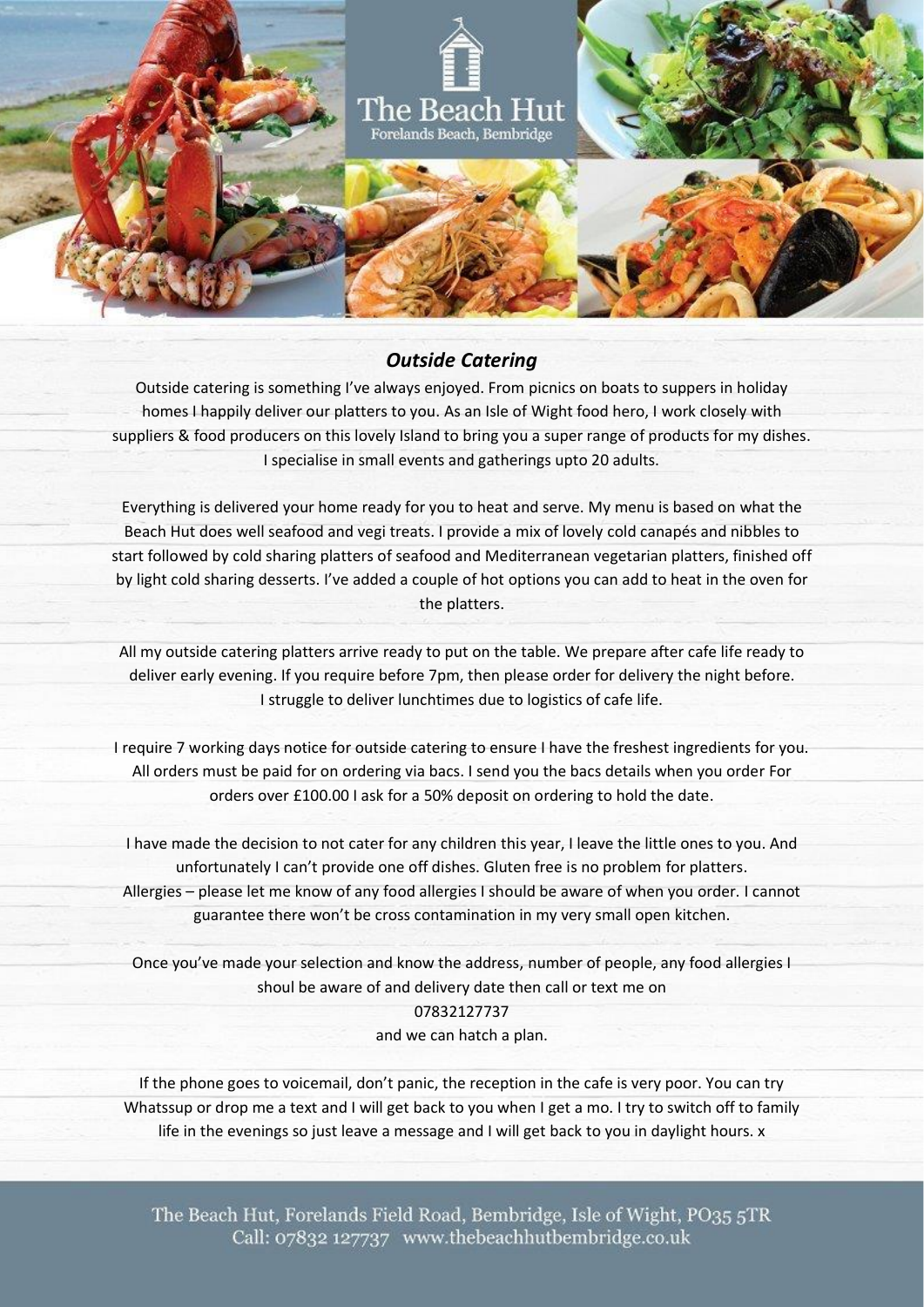

#### **Canapes**

**A little platter of nibbles made by hand A few ideas...I ask you leave it to me based on what's in stock on the day**

> Lemon crème fraiche and fresh crab tarts ---

Smoked salmon and hollandaise tarts

--- Cucumber rounds topped with marinated tiger prawns and crème fraiche

> --- Red pepper hummus and crumbed falafal

--- Tiger prawn and sweet chilli shot

--- Fresh crab and baby gem boats with cucumber salsa

--- Homemade Smoked salmon and creme fraiche pastry spoons

--- Hollandaise tarts topped with pieces of fresh lobster

> --- Hallumi skewer with sweet chilli dip

--- Feta and red pepper tart topped with an olive

> --- Parma ham and melon

*I recommend a selection of 5 canapes with 5 per person Minimum order of 4 people. Price is £15 a head including platters and napkins*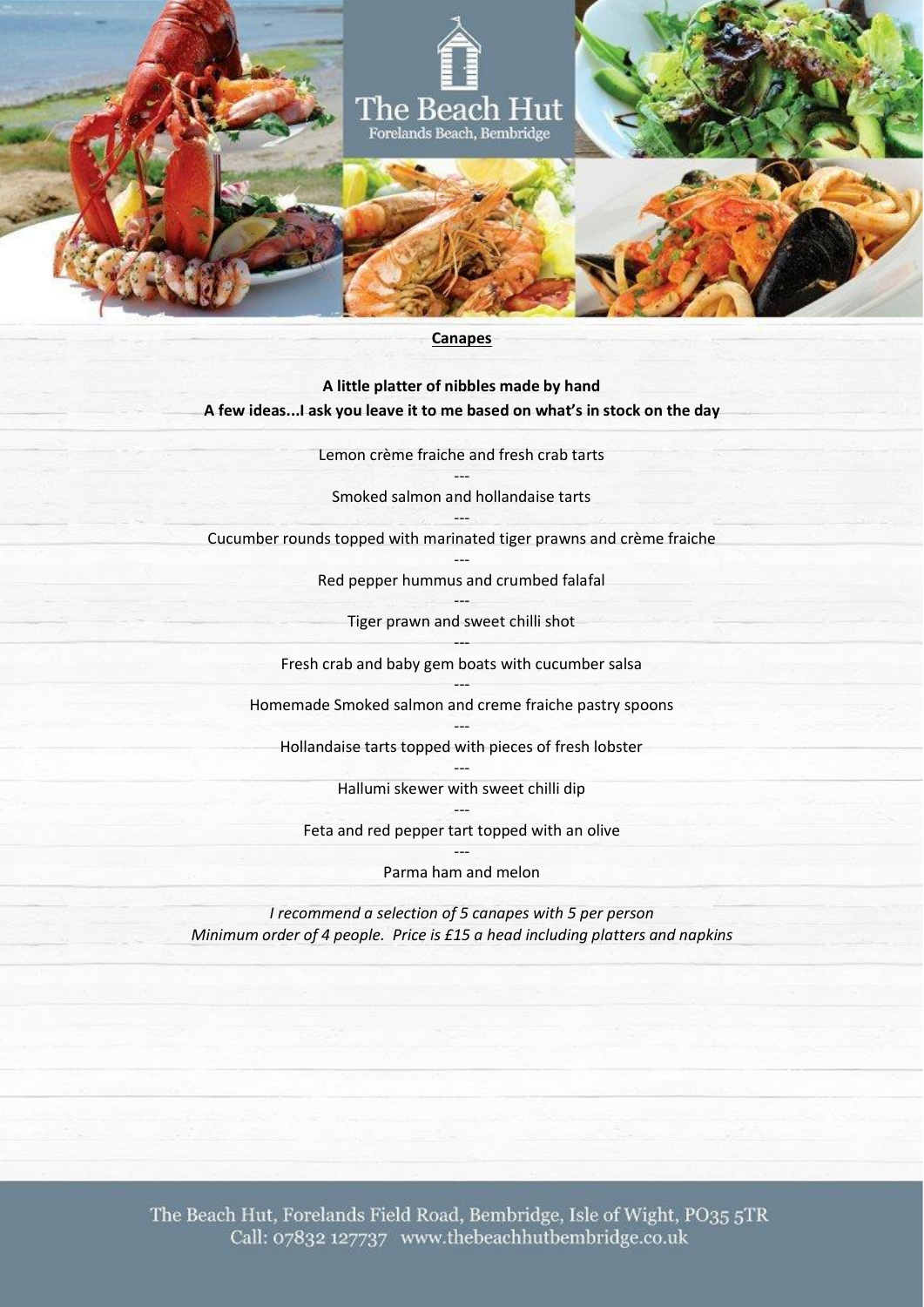

# **Sharing Platters**

# **Beach Hut Lobster Seafood Platter (GF)**

Whole locally caught lobster

2 pots of locally caught crab or a dressed crab

Lots of seasoned Scottish Smoked Salmon

Giant Mediterranean Crevettes

A handful of shell on prawns

A smoked trout fillet

2 mini prawn cocktails

Herby olive and Isle of Wight tomato salad A box of freshly baked rolls Dips and Salad dressing

> **With Lobster £90.00 Without Lobster £70.00**

Platters arrive all ready to pop on the table with napkins and lobster pickers. Everything is disposable

## **Non seafood platters**

#### **A lovely colourful platter of assorted vegetarian mezze goodies**

Lemon and fresh coriander Hummus, Roasted marinated herby red peppers, a whole potato and herb tortilla topped with a mix of roasted peppers, tomatoes and olives, roasted artichokes with lemon, falafal skewers, Greek stuffed vine leaves, herby lemon cous cous with fresh mint, breads **£80.00 feeds 4**

> **Continental meat & cheese platter £80.00 feeds 4**

A lovely selection of Continental meats, cheeses, olives, marinated tomatoes, bread, vine tomatoes, chutneys, grapes, celery Platters arrive all ready to pop on the table with napkins. Everything is disposable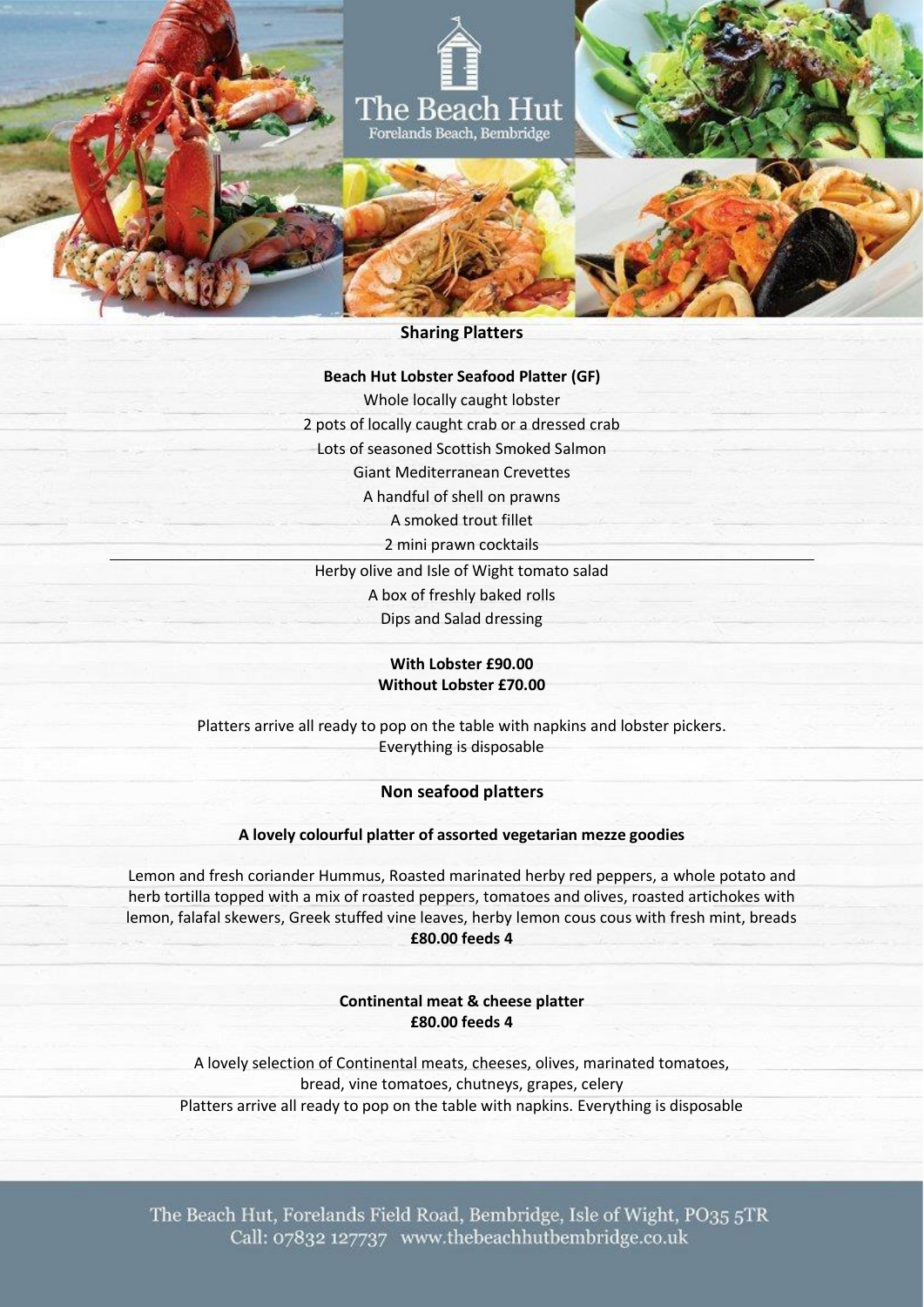

### **Fancy something different Family or party sized mains and desserts...**

Homemade French style asparagus and goats cheese tart, new minted potatoes, green herby salad, bread and homemade tarragon mayo

> --- French style Beef Bourguignon with creamy mash ---

Homemade family style lasagne with Ciabatta garlic bread and salad

--- Moroccan chicken casserole with fruity cous cous and a rainbow salad

--- Herb crusted mustard marinated Roast Beef with all the trimmings

> --- Cold pink roast beef with Salad and new potatoes

--- Vegi stew with chickpeas and Mediterranean vegetables served with spicy rice ---

Platters of Smoked salmon and Asparagus Asparagus and Hallumi with new potatoes French goats cheese with roasted tarragon balsamic red onions All served with mint butter new potatoes and herby green salad and homemade mayo

Side of boned poached Salmon dressed with cucumber served with a homemade mint, pea and watercress mayo with new minted potatoes & a green herby salad

---

--- Rolled shoulder of minty lamb with roasted new potatoes and asparagus ---

Homemade chicken and ham hock pie with Daupinoise potatoes, lots of veg & Emmas homemade gravy

**This list isn't exhaustive, it's just a taster. Give me a call to discuss on 07832 127737**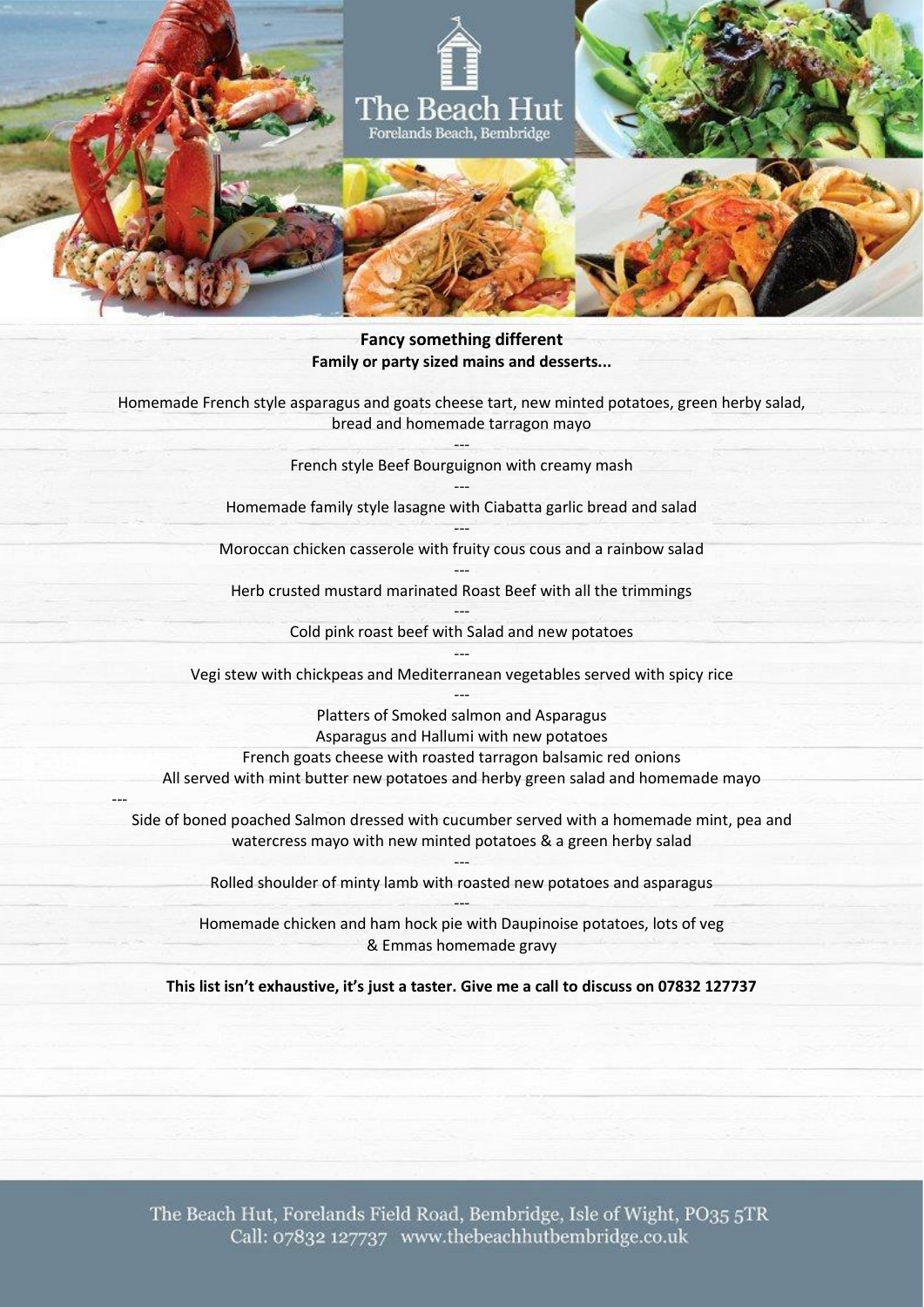

#### **Desserts**

Handmade strawberry pavlova with lashings of whipped double cream fresh strawberries

--- Homemade no bake cheesecake topped with fresh summer fruit and a jug of fruit

> --- Homemade bread and butter pudding with vanilla custard

Pile of chocolate profiteroles with fresh strawberries and chocolate sauce

--- Fresh fruit platter with passion fruit coulis ---

Chocolate and Irish cream cheesecake topped with grated chocolate and served with double cream laced with Irish cream...hic!

## *Seafood Cream teas*

**Traditional dressed Crab salad and a strawberry cream tea in a box**

A lovely crab sandwich on brown bread, a little garnish and a pot of crisps

--- Giant handmade plain scone, clotted cream, pot of fresh strawberries & jam

*£22 per person*

**Locally caught Lobster Cream Tea**

Whole locally caught lobster served with herby hollandaise, a little herby salad and sourdough bread

--- Giant handmade plain scone, clotted cream, pot of fruit & homemade fruit compote

*£45 per person*

### **Boxed Desserts**

**Box of 4 chocolate brownies (GF)**

4 squares of gluten free brownie topped with clotted cream and fresh strawberry

*£ 20.00*

**Individual handmade giant pavlova (GF)**

A giant lemon pavlova served with whipped cream, lemon curd, fresh raspberries and passion fruit

*£7.00 each*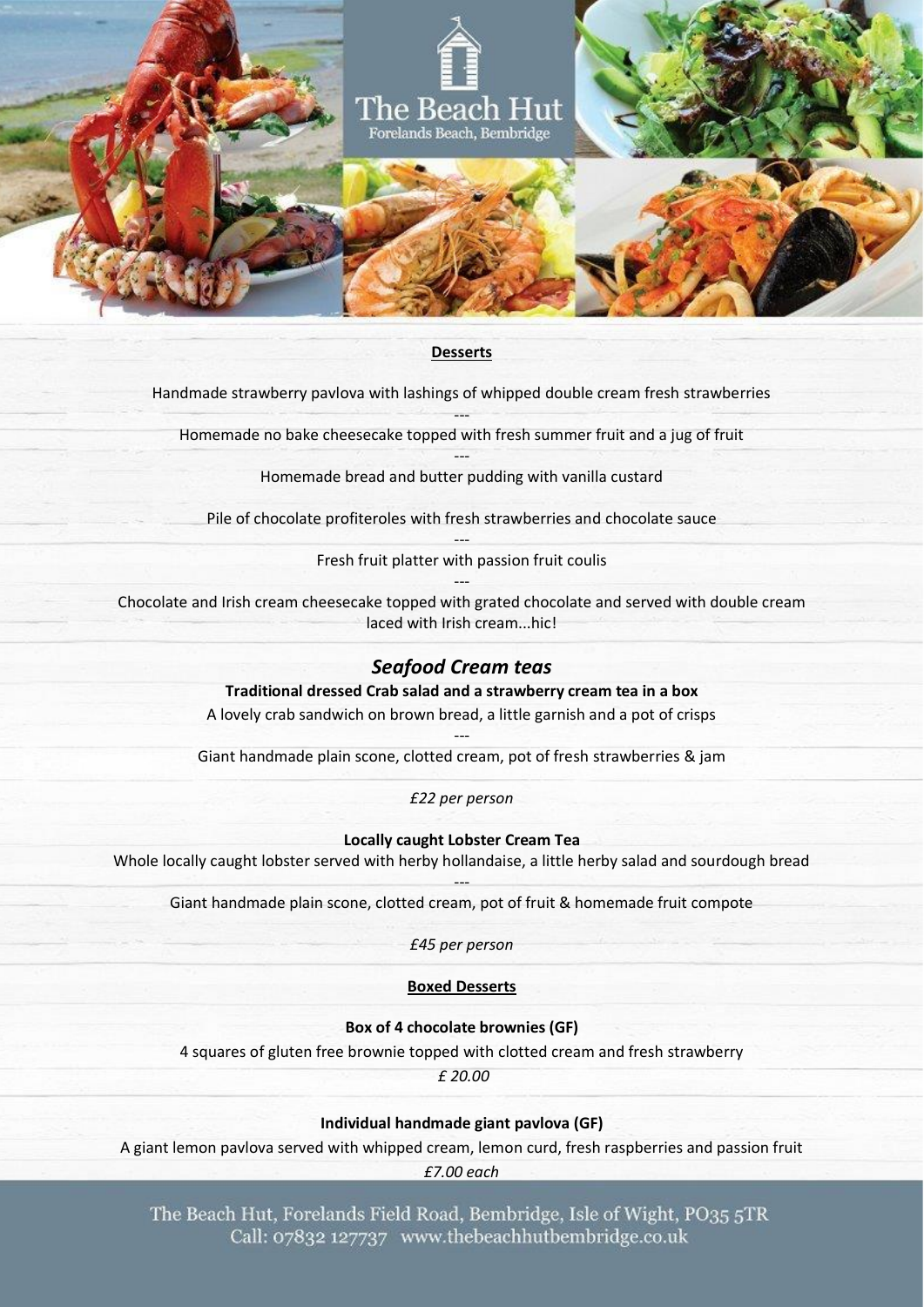

*Special Occasions Afternoon tea party (Between 10 to 100 guests)*

*Fancy something special for a little lunch or dinner party, a Birthday or Anniversary. Wedding, Christening or Wake. I can provide a complete service including table cloths, napkins, flowers, china, teapots, tea plates, cutlery, vases of fresh country flowers, fairy lights, balloon arches and bouquets and battery lanterns*

#### *Selection for finger sandwiches (choose four)*

*Smoked salmon Egg mayo with hollandaise Hummus Cucumber Coronation chicken Ham and mustard Cream cheese and basil*

### *Mini Savouries (choose 3)*

*homemade sausage rolls, scotch eggs, Gala pie Mini tart with fresh crab and lemon crème fraiche Hollandiase and local lobster pieces Cucumber rounds topped with guacamole and marinated prawn Mini shot glass of tiger prawn and sweet chilli Hummus and falafal Asparagus and mint dip with Asparagus spear*

> *Loaded homemade scones with homemade fruit compote and clotted cream*

*Big bowl of fresh strawberries and raspberries and jug of Briddlesford double cream*